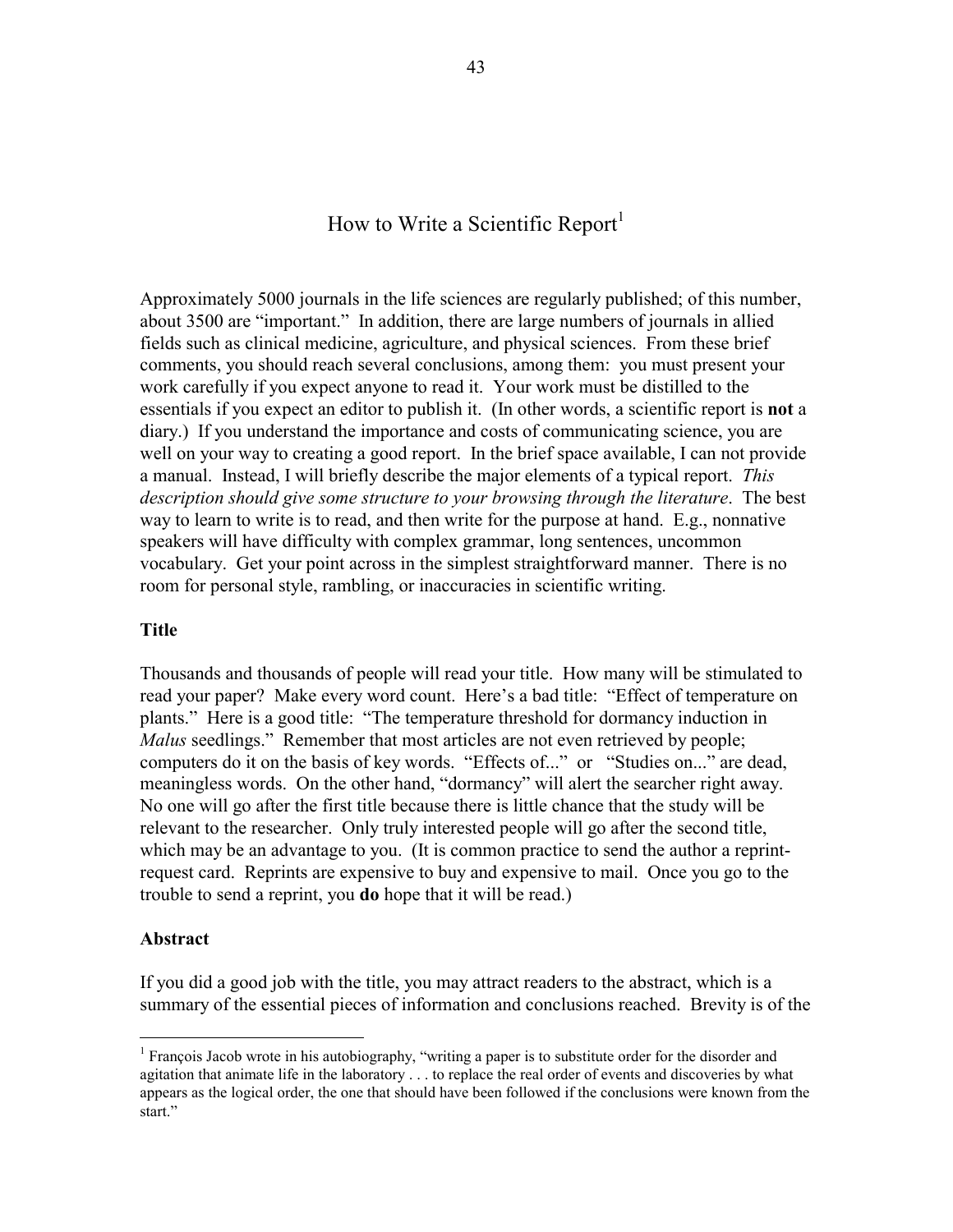essence. E.g., methodological *details*, unless important to the conclusion, should be omitted. References to previous work usually should be omitted. A reader will use the abstract to determine quickly whether the full document has relevancy to his or her interest. The task is to put into 200 words the major elements of a scientific paper, viz., (a) the question investigated and why, (b) the general methods employed, (c) the essence of the results, and (d) the principal conclusions.

The shortest abstract ever written, according to R.A. Day, was " $e = mc^2$ ."

### **Introduction**

The purpose of the introduction is to **introduce** the paper. You should state the nature and the scope of the problem. Why *was* it interesting and worthwhile to do? You should provide scientific background; the reader in your target audience should not have to consult other work for a general understanding of your paper. What will the data permit the reader to conclude? Chart the course that will follow; the introduction is a kind of map—scientists are busy, make it easy for them.

### **Materials and Methods**

You must include full details that permit a competent colleague to reproduce the paper. The Materials and Methods and the Results are the cornerstones of a scientific paper. Sometimes, I read only these two sections because I will put the work into the context of the literature and make the conclusions myself. It is fine to reference other work that is readily available or common knowledge. Everyone will know "according to the method of Lowry2 *et al.* (1951)," but for most methods, even if you reference, you will want to give the reader a notion of the approach, e.g., "Potassium was determined by flame photometry (Doe and Doe, 1994)."

# **Results**

This is the new knowledge. It is what you are contributing. It is not a place to rehash methods. It is not a place to express opinions. Predigest your data. The reader is not interested in the results on the day that you forgot to complete the cocktail. It is your responsibility to edit your work--no one has the interest or time to go through the hundreds of readings that you may have taken. Use representative experiments or, if appropriate, statistical representations, such as the mean and associated errors. Remember that the other parts of the report are included as support for the results.

### **Discussion**

<sup>1</sup> <sup>2</sup> Dr. Lowry died in 1996, before reaching his  $86<sup>th</sup>$  birthday on July 18. All of us, and I in particular, must always remember that it is much easier for us to stand tall today because we stand on the shoulders of giants like Dr. Lowry.